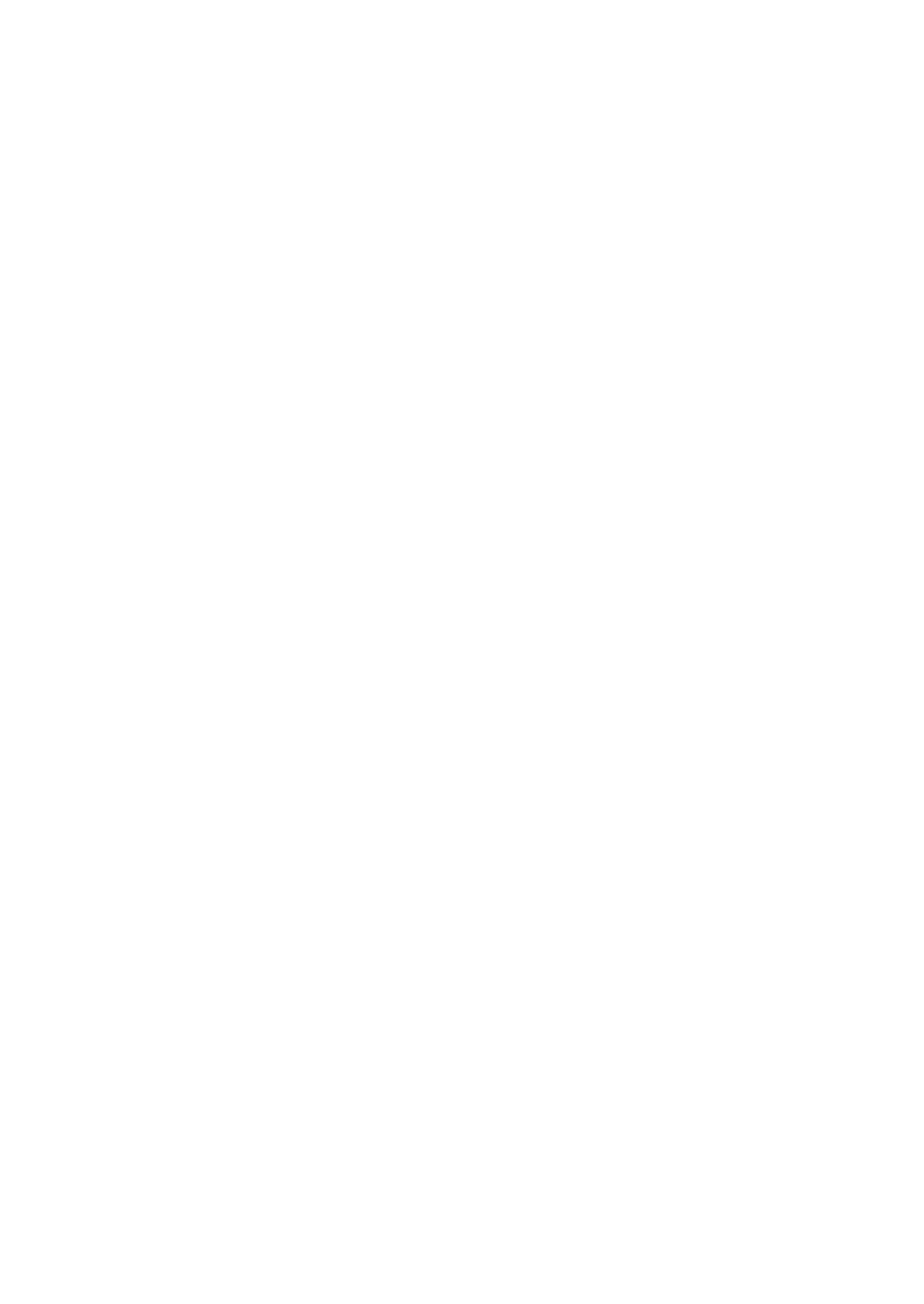## Contents

| Part 3.1: Using 'no article' + plural / uncountable nouns to generalise 30 |  |
|----------------------------------------------------------------------------|--|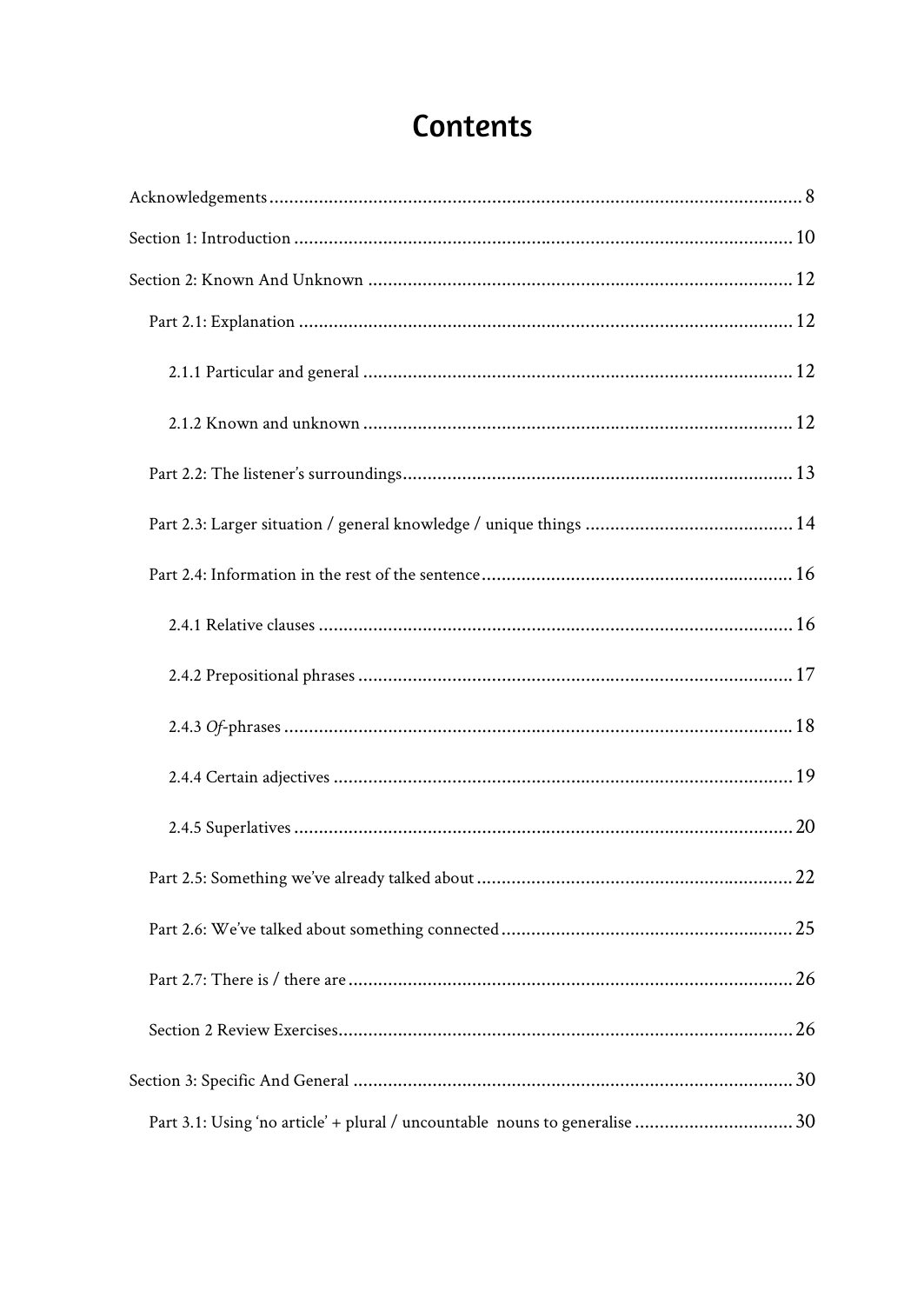| Part 3.4: The with singular countable nouns to talk about groups of people 35 |  |
|-------------------------------------------------------------------------------|--|
|                                                                               |  |
|                                                                               |  |
|                                                                               |  |
|                                                                               |  |
|                                                                               |  |
|                                                                               |  |
|                                                                               |  |
|                                                                               |  |
|                                                                               |  |
|                                                                               |  |
|                                                                               |  |
|                                                                               |  |
|                                                                               |  |
|                                                                               |  |
|                                                                               |  |
|                                                                               |  |
|                                                                               |  |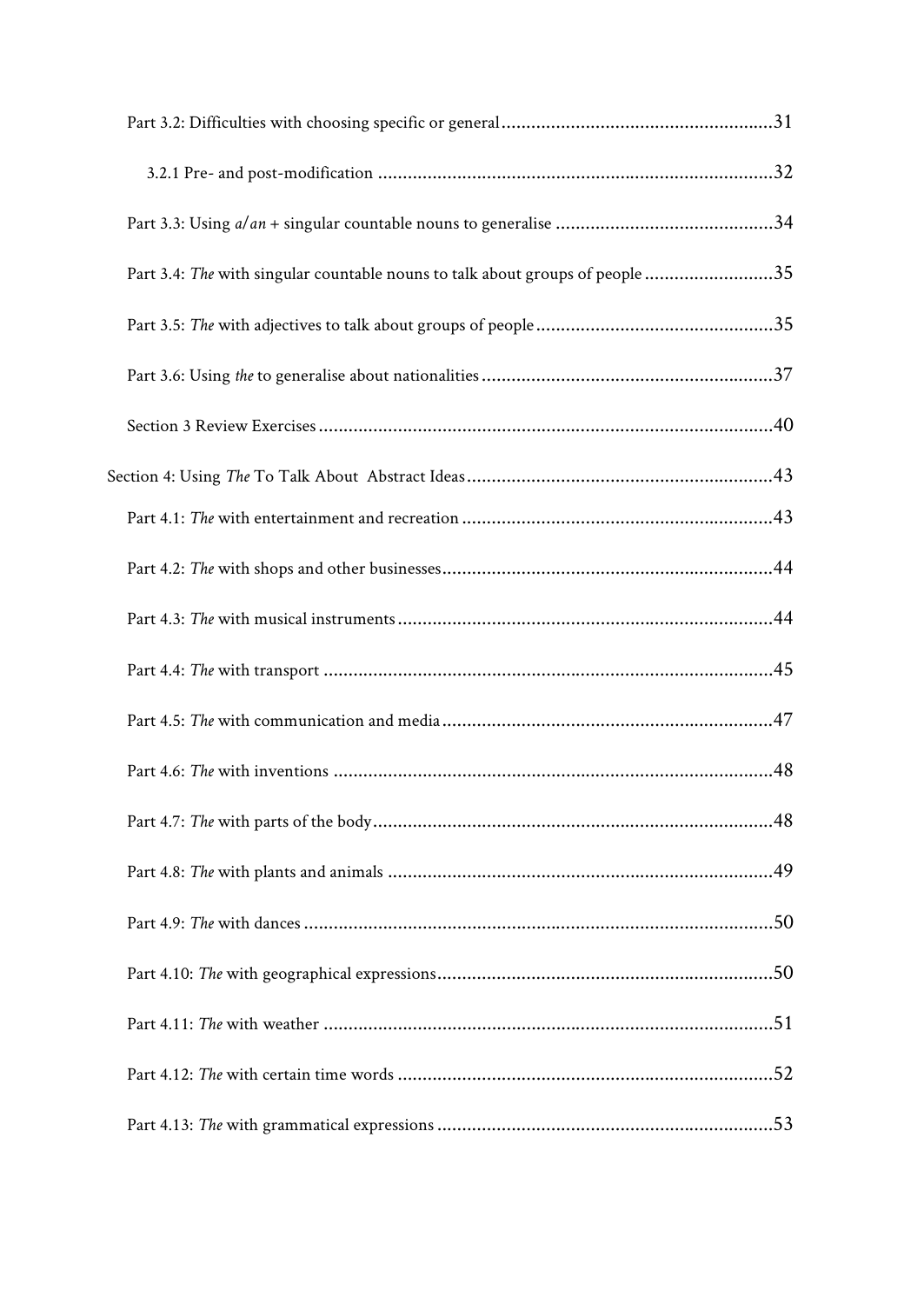| 5.1.2 Using one member of a category to mean 'it doesn't matter which' 62 |  |
|---------------------------------------------------------------------------|--|
|                                                                           |  |
|                                                                           |  |
|                                                                           |  |
|                                                                           |  |
|                                                                           |  |
|                                                                           |  |
|                                                                           |  |
|                                                                           |  |
|                                                                           |  |
|                                                                           |  |
|                                                                           |  |
|                                                                           |  |
|                                                                           |  |
|                                                                           |  |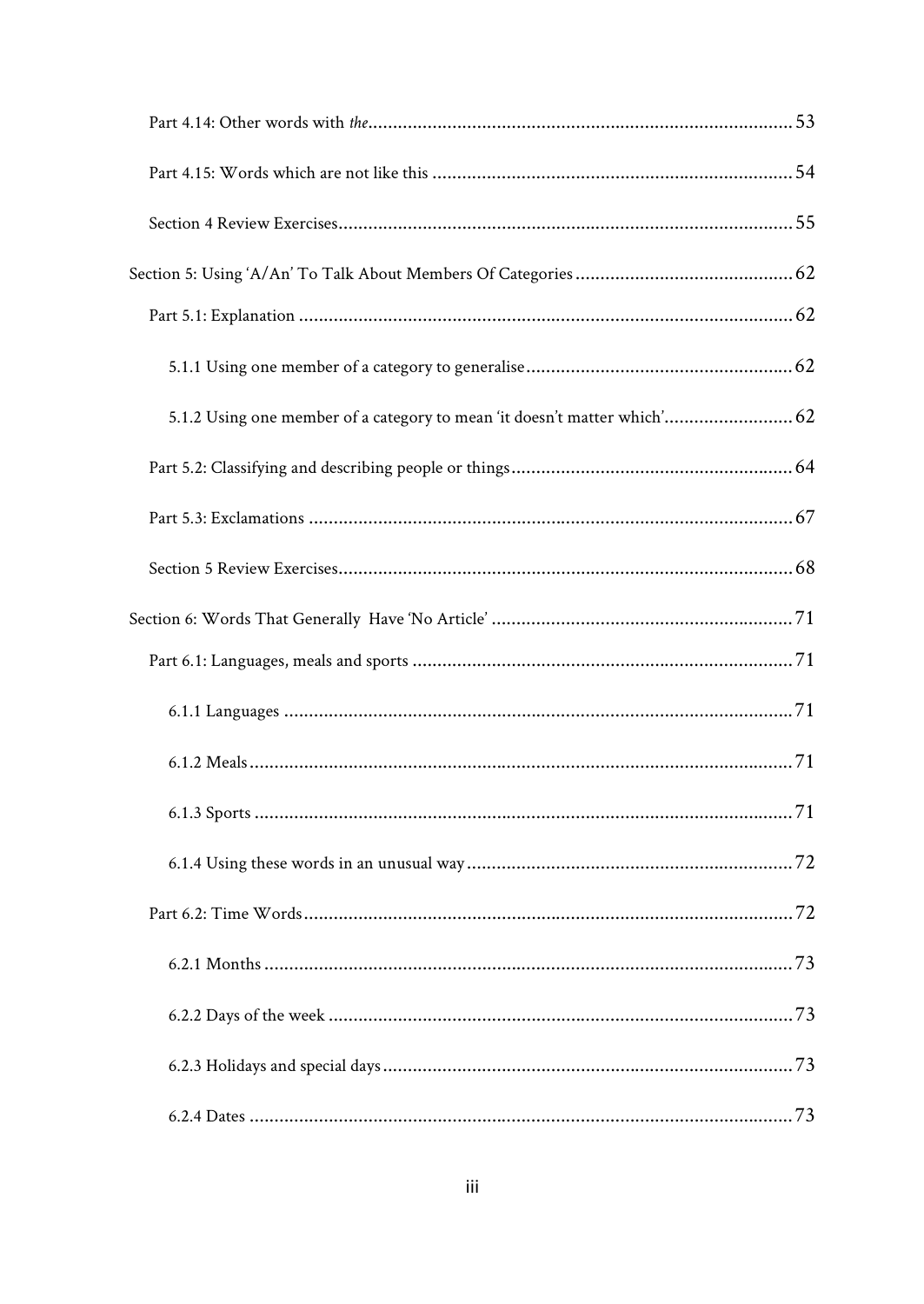| Section 7: Special Cases And Difficulties………………………………………………………………………………82 |  |
|---------------------------------------------------------------------------|--|
|                                                                           |  |
|                                                                           |  |
|                                                                           |  |
|                                                                           |  |
|                                                                           |  |
|                                                                           |  |
|                                                                           |  |
|                                                                           |  |
|                                                                           |  |
|                                                                           |  |
|                                                                           |  |